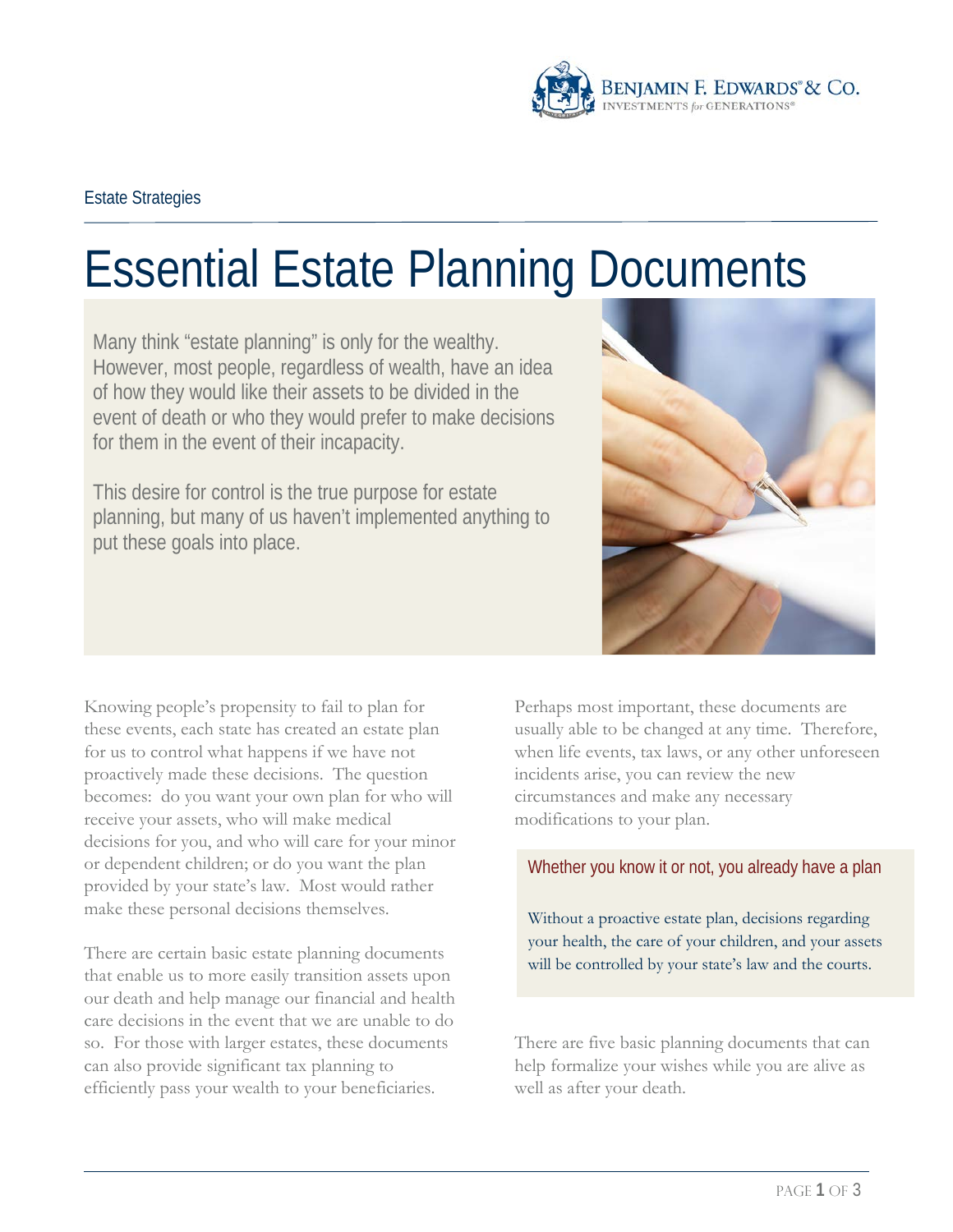

### Estate Strategies

#### **Will**

A will is the first thing most of us think of when we consider estate planning documents. A will provides instructions for distributing your assets upon your death. It also can contain other important instructions such as listing the guardian for any minor children or dependents. When drafting your will, you appoint a person to carry out your instructions upon your death, known as a personal representative or executor. These responsibilities are handled via the probate process.

Probate is a public court process whereby the court oversees the administration of your estate, including how to distribute your assets. Your will directs the court where assets should pass and who you've selected as personal representative. Without a will state law will dictate these decisions.

Importantly, a will provides no incapacity protection, and the will only applies to assets that pass through probate. Therefore, the will would not apply to assets passing via transfer on death, beneficiary designation, trust, etc. Avoidance of this probate process is a common reason some individuals also consider having a revocable living trust.

#### Revocable Living Trust

A revocable living trust is a legal arrangement in which the creator/grantor of the trust transfers assets to a fiduciary, known as the trustee. The trustee has the duty to hold assets per the terms of the trust document on behalf of the named trust beneficiaries. These three separate parties: the grantor, the trustee and the beneficiary, are usually the same person in a revocable living trust. The trust also provides instructions for what should happen with the trust assets upon the incapacity and/or death of the grantor of the trust, and will

name a successor trustee to manage the trust affairs at that time. The trust is considered a legal entity, and assets become titled in the trust. Because the terms of the trust can stipulate the distribution of assets, the trust avoids the need for the probate process. Lastly, as long as the grantor of the trust remains alive and competent, the grantor can change or revoke the terms of the trust at any time. Revocable living trust planning is becoming the common estate planning tool for many individuals.

#### Why should I consider using a professional trustee?

A professional trustee, also known as a corporate trustee, is usually a trust company or financial institution. There are a number of reasons why you might consider using a professional trustee. Even if you have family members who could serve as trustee, you may want to avoid burdening them with this responsibility. A corporate professional trustee will provide prudent, non-biased investment and trust management with a staff of trained specialists. A corporate trustee also offers a more permanent solution than an individual trustee.

# Durable Power Of Attorney

A durable power of attorney is a document where you name another person or persons to act on your behalf in the event of certain circumstances, such as your incapacity. This person is called your agent or attorney-in-fact. This document allows your agent to act on financial, legal and administrative matters if you are unable to make these decisions for yourself. A durable power of attorney can enable your family members to manage your affairs without having to go to the probate court to have someone appointed to

One North Boulevard, Suite 850 | St. Louis, Missouri 63105 | 314-726-1600 | benjaminfedwards.com | Member SIPC